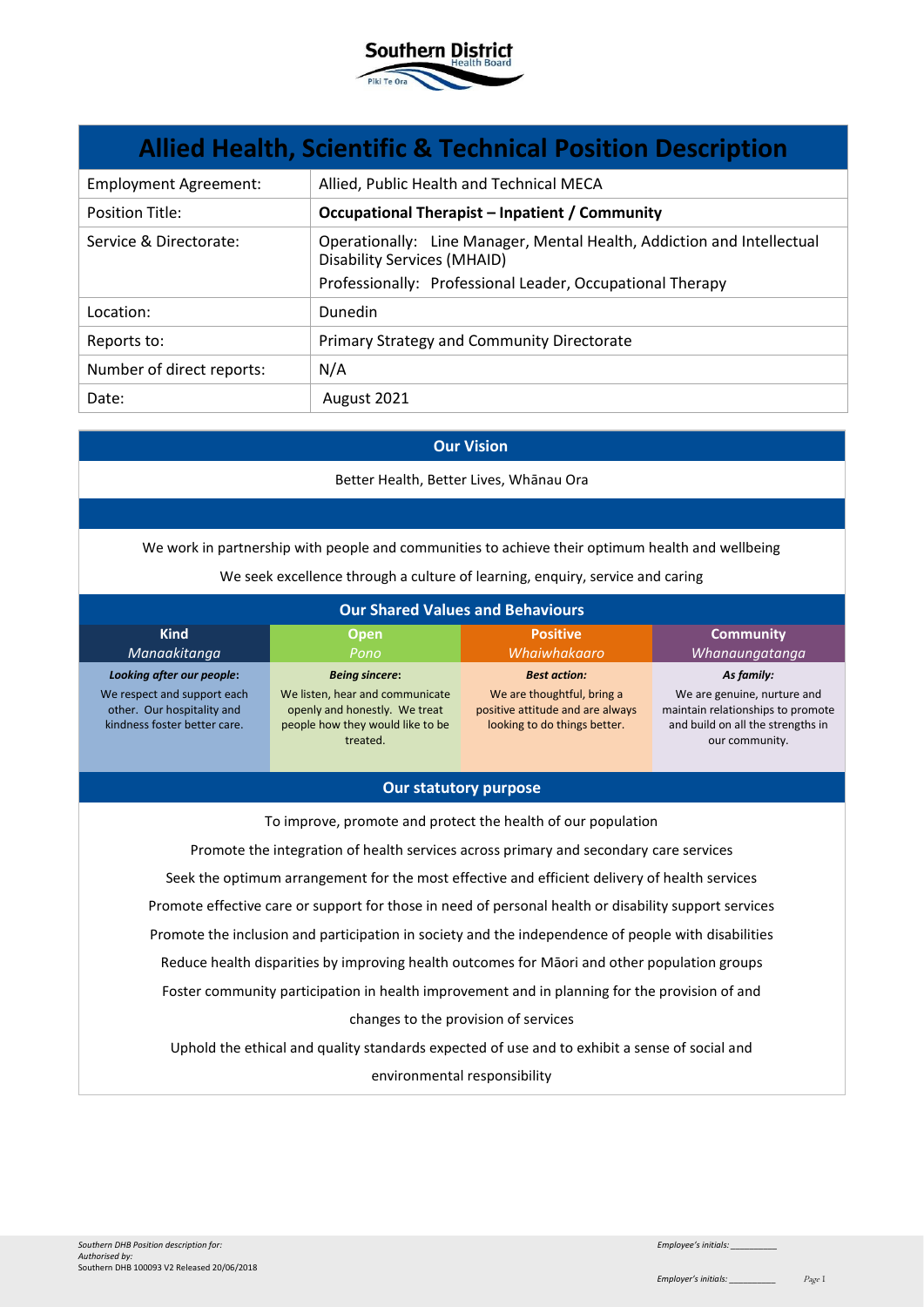# **PURPOSE OF ROLE**

Allied Health, Public Health, Scientific and Technical professionals work in teams providing a range of diagnostic, technical, therapeutic, direct patient care and support services that are critical to the other health professionals they work with and the communities they serve. This includes health professionals working to improve, promote and protect the wellbeing of the population.

This role will work collaboratively with all health professionals as well as the wider multi-disciplinary team throughout the Southern DHB in a way that is consistent with the organisation's vision and values. This includes interprofessional practice where multiple health workers from different professional backgrounds work together with patients, families, caregivers and communities to deliver the highest quality of care.

This way of working will ultimately benefit all our patients and communities.

This role provides safe and clinically/public health effective assessment and intervention, either within a specific area or across a broad range of areas, with a focus on the development of more in-depth knowledge and skills. Third year of practice onwards.

## **Competencies**

The following competencies apply to this position. The employee will be assessed against these as part of their annual performance and development review.

| <b>Organisational Competencies</b> |                                                                                                                                                                                                                                                                                                                                    |  |  |
|------------------------------------|------------------------------------------------------------------------------------------------------------------------------------------------------------------------------------------------------------------------------------------------------------------------------------------------------------------------------------|--|--|
| <b>Customer Focus</b>              | Is dedicated to meeting the expectations and requirements of internal and external customers;<br>gets first hand customer information and uses it for improvements in products and services; acts<br>with customers in mind; establishes and maintains effective relationships with customers and<br>gains their trust and respect |  |  |
| <b>Integrity and Trust</b>         | Is widely trusted; is seen as a direct, truthful individual; can present the unvarnished truth in an<br>appropriate and helpful manner; keeps confidences; admits mistakes; doesn't misrepresent<br>him/herself for personal gain.                                                                                                 |  |  |
| <b>Drive For Results</b>           | Can be counted on to exceed goals successfully; Is constantly and consistently one of the top<br>performers; very bottom line oriented; steadfastly pushes self and others for results.                                                                                                                                            |  |  |
| <b>Role Specific Competencies</b>  |                                                                                                                                                                                                                                                                                                                                    |  |  |
| <b>Managing</b><br>diversity       | Manages all kinds and classes of people equitably; deals effectively with all races, nationalities,<br>cultures, disabilities irrespective of age and gender; supports equal and fair treatment and<br>opportunity for all                                                                                                         |  |  |
| <b>Priority Setting</b>            | Spends own time and the time of others on what is important; can quickly sense what will help<br>or hinder when seeking to accomplish goals; eliminates roadblocks; creates focus                                                                                                                                                  |  |  |
| <b>Problem Solving</b>             | Uses logic and established processes to solve difficult problems and achieve effective solutions;<br>can see hidden problems; Is excellent at honest analysis; looks beyond the obvious; doesn't stop<br>at the first answers                                                                                                      |  |  |

| <b>KEY RELATIONSHIPS</b>                                                       |                                                                                               |  |
|--------------------------------------------------------------------------------|-----------------------------------------------------------------------------------------------|--|
| <b>Within Southern DHB</b>                                                     | <b>External to Southern DHB</b>                                                               |  |
| AHS&T Professional Leaders (PLs)<br>$\bullet$                                  | Clients, patients, families, whanau and caregivers<br>$\bullet$                               |  |
| Multidisciplinary colleagues working in<br>$\bullet$<br>interprofessional ways | Services from the community, funding bodies,<br>٠<br>student or intern clinical liaison staff |  |
| Operational manager                                                            | Primary care - GPs, other medical staff                                                       |  |
| <b>AHST Professional Development Facilitator</b><br>$\bullet$                  | Relevant professional organisations                                                           |  |
| Administration staff<br>$\bullet$                                              | Other service providers                                                                       |  |
| Relevant external<br>$\bullet$<br>services/organisations/stakeholders          |                                                                                               |  |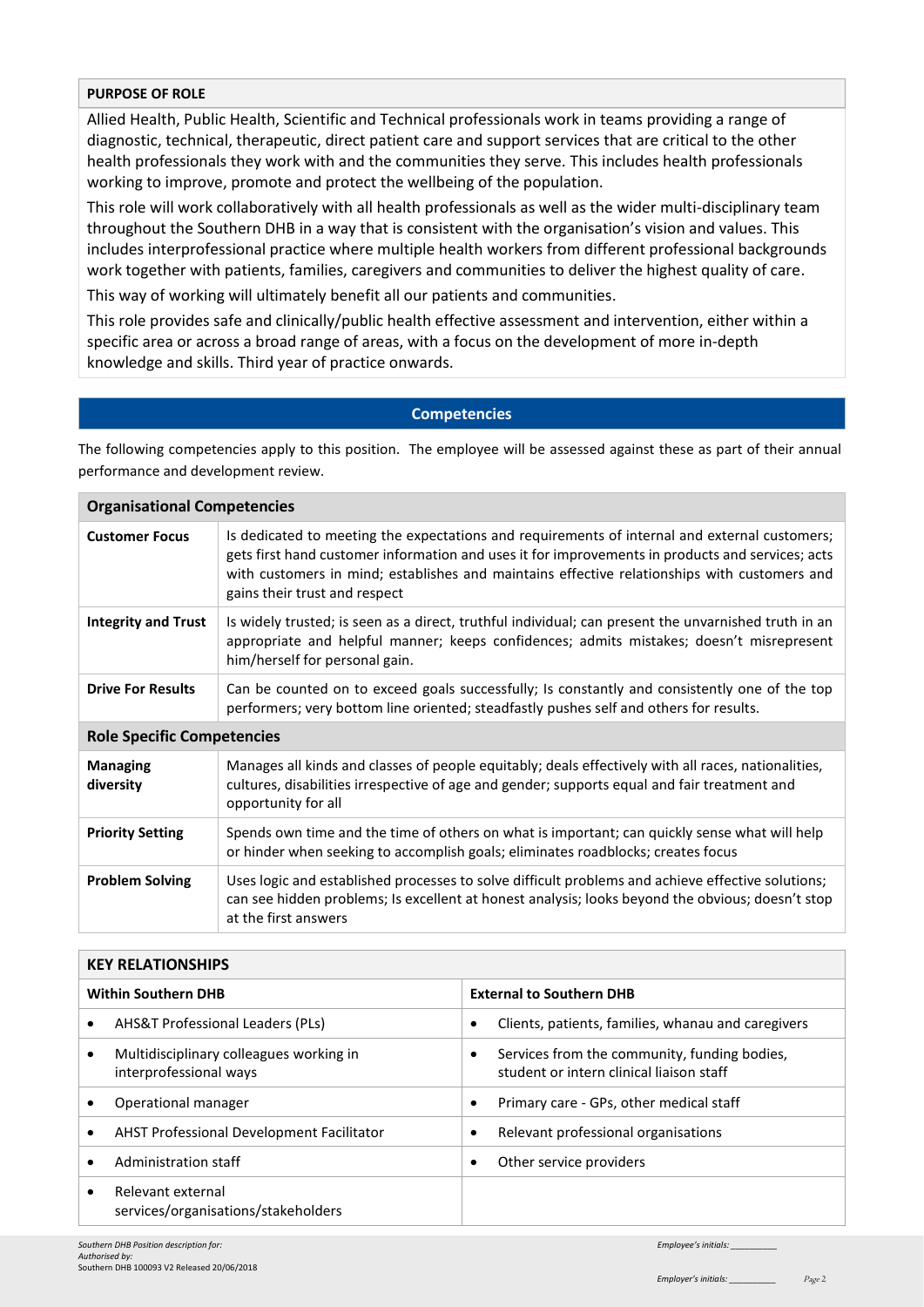# **PERSON SPECIFICATION:**

|                                                                          | <b>ESSENTIAL</b>                                                                                                                                                                                                                                                                                                                                                                                                                                                                         | <b>DESIRABLE</b>                                                                                                                                                                                                                                                                                                                                                                                                                                                                                                                                                                                                                                                                                                                                                                                                                                                                                                                                                                                                                                                                                                                                   |  |  |  |
|--------------------------------------------------------------------------|------------------------------------------------------------------------------------------------------------------------------------------------------------------------------------------------------------------------------------------------------------------------------------------------------------------------------------------------------------------------------------------------------------------------------------------------------------------------------------------|----------------------------------------------------------------------------------------------------------------------------------------------------------------------------------------------------------------------------------------------------------------------------------------------------------------------------------------------------------------------------------------------------------------------------------------------------------------------------------------------------------------------------------------------------------------------------------------------------------------------------------------------------------------------------------------------------------------------------------------------------------------------------------------------------------------------------------------------------------------------------------------------------------------------------------------------------------------------------------------------------------------------------------------------------------------------------------------------------------------------------------------------------|--|--|--|
| <b>Education and Qualifications (or</b><br>equivalent level of learning) | Must be registered with the<br>$\bullet$<br>Occupational Therapy Board of New<br>Zealand in accordance with the HPCA<br>Act 2004 and possess a current<br><b>Practising Certificate</b><br>Must actively participate in the<br>٠<br>Occupational Therapy Board of New<br>Zealand's re-certification programme<br>Must be eligible to work in New<br>$\bullet$<br>Zealand or have a work visa/permit                                                                                      | Membership of Occupational Therapy<br>$\bullet$<br>New Zealand - Whakaora Ngangahau<br>Aotearoa                                                                                                                                                                                                                                                                                                                                                                                                                                                                                                                                                                                                                                                                                                                                                                                                                                                                                                                                                                                                                                                    |  |  |  |
| <b>Experience</b>                                                        | Organisational, time management<br>$\bullet$<br>and clinical priority-setting skills<br>Computer literacy: Word, Outlook<br>$\bullet$<br>Have an up to date knowledge of a<br>$\bullet$<br>variety of clinical areas with some<br>mental health experience<br>Experience of working actively and<br>$\bullet$<br>co-operatively in a multi-disciplinary<br>clinical team                                                                                                                 | Experience providing adult teaching and<br>$\bullet$<br>knowledge of appropriate educating<br>skills<br>At least two years clinical experience,<br>$\bullet$<br>preferably in the Mental Health field.<br>Post Graduate Allied Health Certificate<br>$\bullet$<br>in Mental health<br>Experience of providing supervision,<br>٠<br>mentoring and/or coaching                                                                                                                                                                                                                                                                                                                                                                                                                                                                                                                                                                                                                                                                                                                                                                                       |  |  |  |
| <b>Knowledge and Skills:</b>                                             | $\bullet$<br>Assessment and Treatment) Act 1992<br>$\bullet$<br>application of the recovery model<br>$\bullet$<br>$\bullet$<br>service user centred goal planning.<br>$\bullet$<br>and group work (as appropriate).<br>٠<br>$\bullet$<br><b>Health and Drug Problems</b><br>Must possess a full and current NZ Driver's licence<br>٠                                                                                                                                                     | Have an up to date knowledge and understanding of the Mental Health (Compulsory<br>Demonstrate a working knowledge of working from a strengths perspective and<br>An ability to accurately assess risk or risky behaviours and communicate these within<br>the clinical team and with others as appropriate<br>Knowledge and skills in relation to evidence based/best practice occupational<br>therapy for clients, including assessment (standardised/non standardised), and<br>Up to date experience in providing occupational therapy interventions, including 1:1<br>All employees of the Southern DHB working with in mental health and addiction<br>services are expected to demonstrate a commitment to "The Seven Real Skills" (Te<br>Pou Workforce Development, www.tepou.co.nz/letsgetreal)<br>All employees of the Southern DHB working within mental health are expected to<br>demonstrate competencies to work with clients who have co-existing mental health<br>and alcohol/drug problems at a capable or enhanced level, as outlined in Te Ariari o<br>te Oranga: The Assessment and Management of People with Co-existing Mental |  |  |  |
| <b>Personal Qualities</b>                                                | A high level if interpersonal and communication skills<br>$\bullet$<br>Able to accept responsibility for own actions<br>٠<br>Commitment to ongoing professional development<br>٠<br>$\bullet$<br>٠<br>Ability to work constructively with others in order to resolve conflict<br>$\bullet$<br>Strengths based, outcome and solution focused<br>$\bullet$<br>Team player, reliable and responsive<br>٠<br>Flexible and adaptable, able to help lead change<br>Honest and trustworthy<br>٠ | Willingness to hold colleagues accountable for high standards of clinical practice<br>Resourceful and resilient; able to apply critical thinking to solve complex problems                                                                                                                                                                                                                                                                                                                                                                                                                                                                                                                                                                                                                                                                                                                                                                                                                                                                                                                                                                         |  |  |  |

# **KEY RESULT AREAS/PILLARS OF PRACTICE:**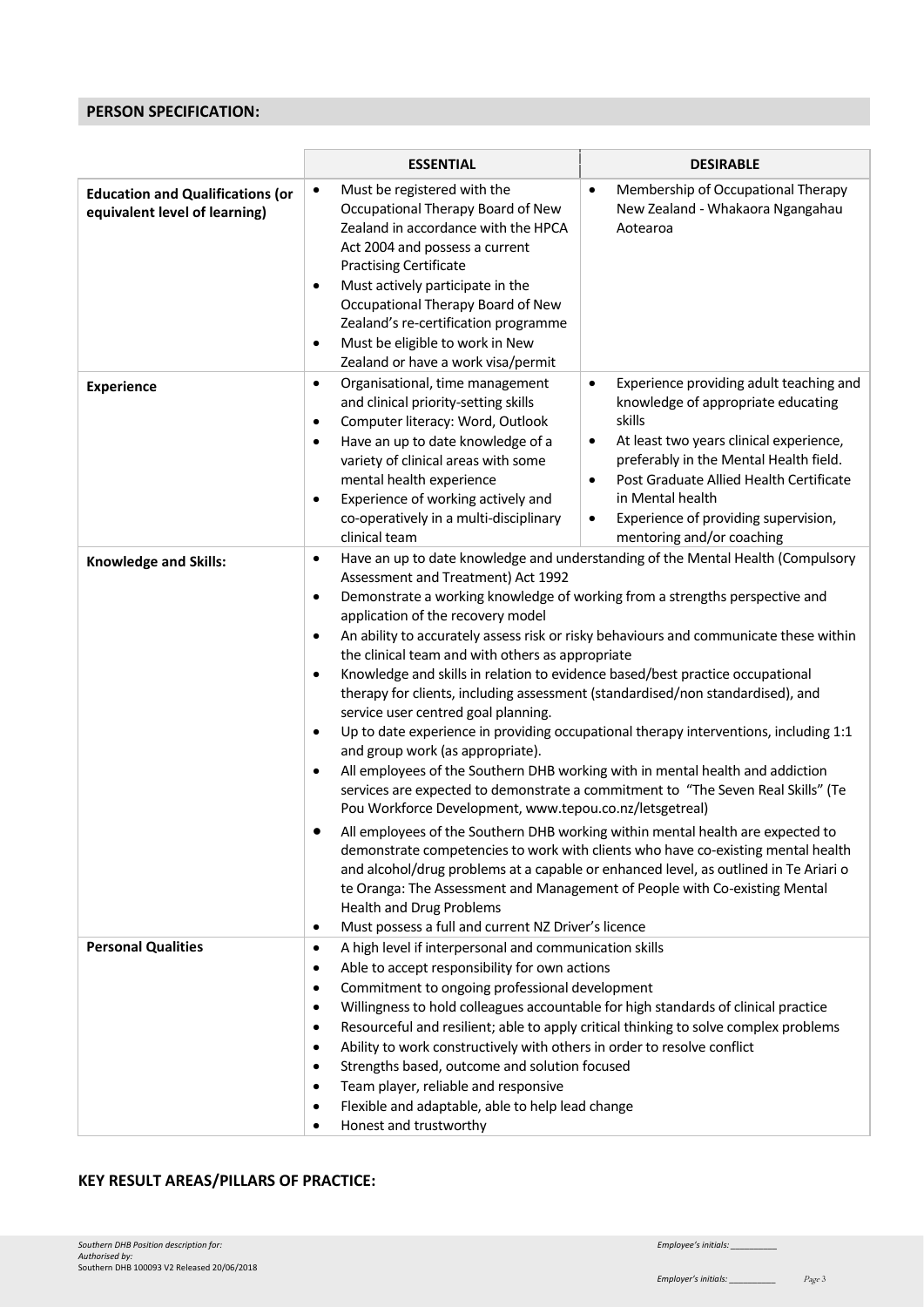

# **Clinical Practice/ Te Mahi Haumanu**

#### **Legislative requirements**

- Practise in accordance with relevant legislation, codes, policies etc. and upholds consumer rights
- Uphold professional code of ethics

#### **Assessments and interventions**

- Undertake accurate and comprehensive assessments and evaluations
- Plan and implement appropriate interventions
- Provide relevant education including any relevant alternative options - in a format that can be clearly understood
- Collaborate with patients-populations to set realistic, person-centred outcomes

#### **Evidence-based practice and research**

- Consistently refer to and relate practice to literature and research
- Critique, discuss and disseminate evidence based best practice
- Reflect on and evaluate the effectiveness of own practice

#### **Documentation**

- Maintain confidentiality of patient information and documentation
- Adhere to Southern DHB's documentation standards

### **Culturally Sensitive Practice**

• Practices in a culturally safe manner

- You adhere to professional and legislative standards of practice
- You work according to the scope of your Annual Practising Certificate
- Your interventions are realistic and based on best practice
- You use standard measurement tools and equipment as set down by departmental or professional protocols
- Your documentation is timely, clear, concise and accurate
- You assist others to gain appropriate support and representation, which reflects their cultural needs and preferences.
- You implement evidence-based best practice procedures and guidelines
- You update your knowledge related to best practice guidelines and area of practice
- You maintain a professional portfolio or participate in an approved CPD programme (as per professional requirements)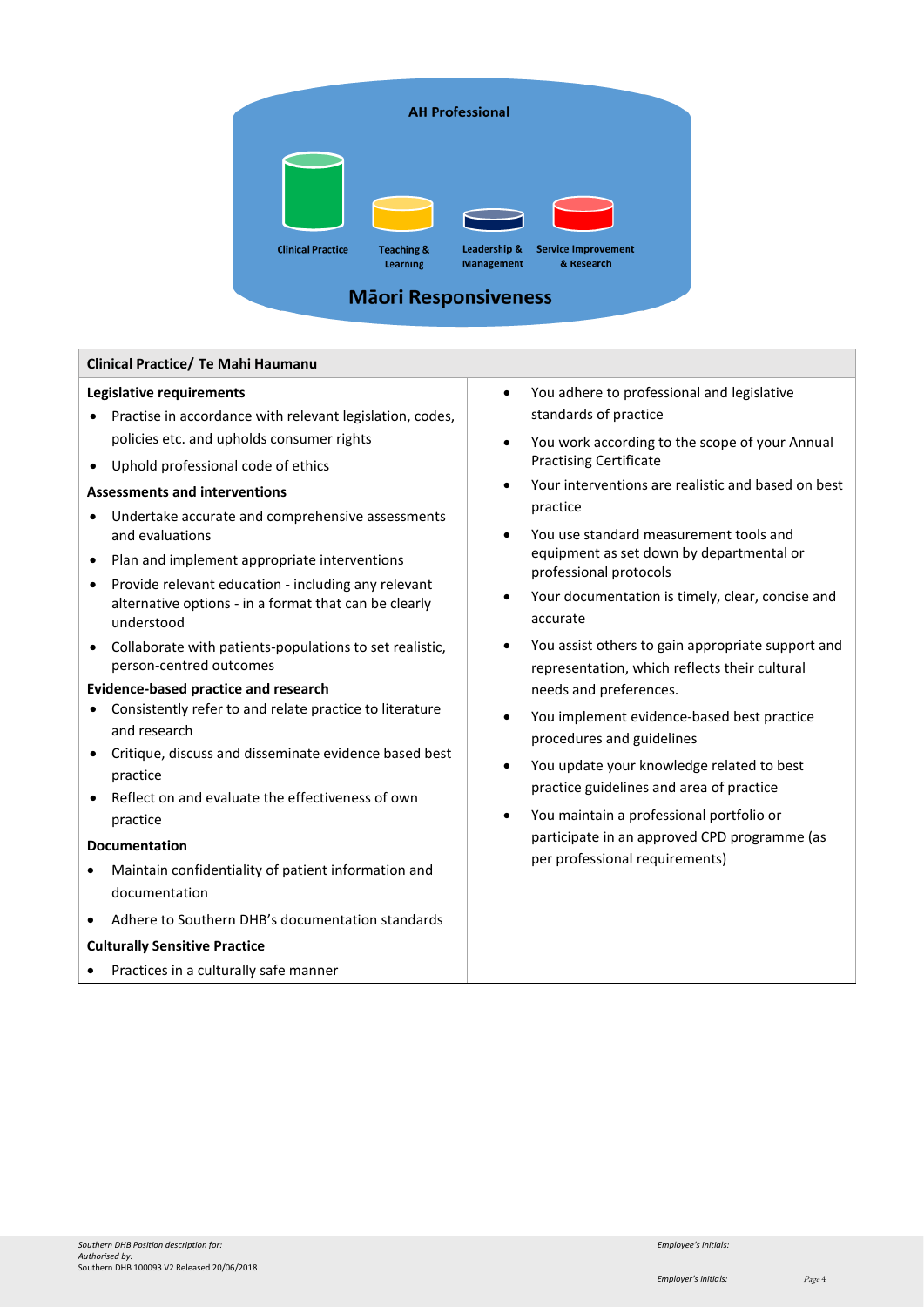| Leadership and Management/ Te Arahi me te Whakahaere        |                                                                                                                                                                                                                                                                                                                                                                                                                                                                                                                                                                                                                                                                                                                                                                                                                                                                                                                                                                                                                                                                   |                                  |                                                                                                                                                                                                                                                                                                                                                                                                                                                                                                                              |
|-------------------------------------------------------------|-------------------------------------------------------------------------------------------------------------------------------------------------------------------------------------------------------------------------------------------------------------------------------------------------------------------------------------------------------------------------------------------------------------------------------------------------------------------------------------------------------------------------------------------------------------------------------------------------------------------------------------------------------------------------------------------------------------------------------------------------------------------------------------------------------------------------------------------------------------------------------------------------------------------------------------------------------------------------------------------------------------------------------------------------------------------|----------------------------------|------------------------------------------------------------------------------------------------------------------------------------------------------------------------------------------------------------------------------------------------------------------------------------------------------------------------------------------------------------------------------------------------------------------------------------------------------------------------------------------------------------------------------|
|                                                             | Participate in and contribute to the functioning of the<br>interprofessional team<br>Attends and contributes to relevant department,<br>clinical and team meetings, leading and facilitating<br>such meetings as requested<br>Establish and maintain an effective working<br>relationship with other staff<br><b>Time management</b><br>Manage own time adopting a disciplined approach to<br>establishing and following identified role-related<br>priorities<br><b>Skill Sharing</b><br>Share skills (as appropriate) with other health<br>professionals and unregulated (assistant) workforces<br>to enhance person centred outcomes                                                                                                                                                                                                                                                                                                                                                                                                                           | $\bullet$<br>$\bullet$<br>٠<br>٠ | You have formal and informal systems in place for<br>supporting colleagues<br>You maintain supervision records for students<br>You participate as a team member to ensure the best<br>outcomes for patients/ people<br>Your tasks are scheduled and completed in a timely<br>manner                                                                                                                                                                                                                                          |
|                                                             | Teaching & Learning / Ako Atu, Ako Mai                                                                                                                                                                                                                                                                                                                                                                                                                                                                                                                                                                                                                                                                                                                                                                                                                                                                                                                                                                                                                            |                                  |                                                                                                                                                                                                                                                                                                                                                                                                                                                                                                                              |
| Of Self<br>$\bullet$<br>$\bullet$<br>$\bullet$<br>$\bullet$ | Develop both personally and professionally to meet<br>the changing needs of your career and profession<br>Reflect on and evaluate the effectiveness of own<br>practice<br>Develop and maintain professional competency<br>Appraisal, peer review, observed practice or other<br>professional audits as applicable<br><b>Of Others</b><br>Contribute to the support and education of colleagues<br>and students to enhance development of the<br>profession<br>Consistently refer to and relate practice to literature<br>and research<br>Critique, discuss and disseminate evidence based best<br>practice<br>Provides interdisciplinary education in direct clinical<br>area, or discipline specific teaching across teams.<br>Maintains an awareness of current developments in<br>the clinical areas being worked in and make<br>recommendations to changes in practice.<br>Be involved in the induction and training of newly<br>appointed staff as required.<br>Provides mentoring and clinical support and / or<br>professional supervision where required. |                                  | You have formal and informal systems in place for<br>$\bullet$<br>supporting colleagues<br>You implement evidence-based best practice<br>procedures and guidelines<br>You update your knowledge related to best<br>practice guidelines and area of practice<br>You maintain a professional portfolio or<br>participate in an approved CPD programme (as<br>per professional requirements)<br>You hold current registration where applicable or<br>as required<br>You maintain an up-to-date professional<br>development plan |
|                                                             | Service Improvement and Research / Te Whakapai Ratonga me te Rangahau                                                                                                                                                                                                                                                                                                                                                                                                                                                                                                                                                                                                                                                                                                                                                                                                                                                                                                                                                                                             |                                  |                                                                                                                                                                                                                                                                                                                                                                                                                                                                                                                              |
|                                                             | Broadens research and development skills through<br>participation in local audit and research projects as<br>identified by team leaders, professional leaders or<br>other AH professionals.<br>Participates in quality improvement activities to<br>develop and improve service delivery, clinical practice<br>or professional standards. This may include care<br>pathways / treatment protocols, standards of practice<br>etc.<br>Southern DHR Position description for                                                                                                                                                                                                                                                                                                                                                                                                                                                                                                                                                                                         | $\bullet$<br>$\bullet$           | Active participation in department quality and service<br>development.<br>Establishes working partnerships with external<br>organisations to promote integrated working<br>Employee's initials:                                                                                                                                                                                                                                                                                                                              |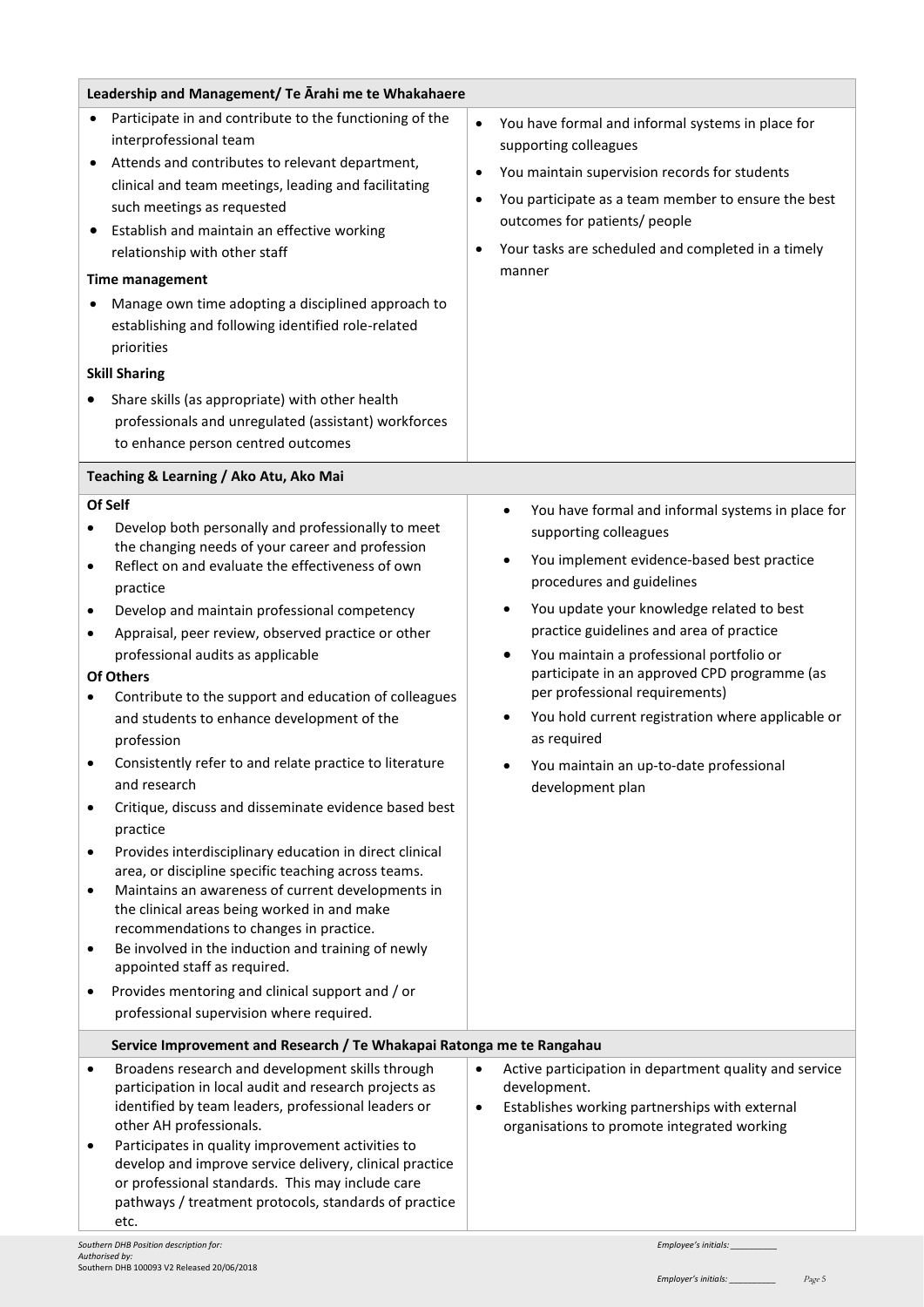| Develops and /or participates in regional / sub<br>regional professional networks as appropriate to area<br>of work.<br>Contributes to annual planning process, including<br>٠<br>identifying gaps in service and participating in work /<br>projects that may result from the planning process.<br>Practises in a way that utilises resources in the most<br>٠<br>cost-effective manner, including inter-disciplinary and<br>transdisciplinary practice                                                                                                                                                                                                                                                                                                                                                                               |                                                                                                                                                                                                                                                                                                                                                                                                                                                                                                                                                                                                                                                                                                                                                                                                                                                                                   |
|----------------------------------------------------------------------------------------------------------------------------------------------------------------------------------------------------------------------------------------------------------------------------------------------------------------------------------------------------------------------------------------------------------------------------------------------------------------------------------------------------------------------------------------------------------------------------------------------------------------------------------------------------------------------------------------------------------------------------------------------------------------------------------------------------------------------------------------|-----------------------------------------------------------------------------------------------------------------------------------------------------------------------------------------------------------------------------------------------------------------------------------------------------------------------------------------------------------------------------------------------------------------------------------------------------------------------------------------------------------------------------------------------------------------------------------------------------------------------------------------------------------------------------------------------------------------------------------------------------------------------------------------------------------------------------------------------------------------------------------|
| <b>Other Duties</b>                                                                                                                                                                                                                                                                                                                                                                                                                                                                                                                                                                                                                                                                                                                                                                                                                    |                                                                                                                                                                                                                                                                                                                                                                                                                                                                                                                                                                                                                                                                                                                                                                                                                                                                                   |
| Undertaking duties from time to time that may be in<br>addition to those outlined above but which fall within your<br>capabilities and experience.<br>Act as a role model for the Southern DHB Organisational                                                                                                                                                                                                                                                                                                                                                                                                                                                                                                                                                                                                                          | You respond positively to requests for assistance in<br>$\bullet$<br>own and other areas, demonstrating adaptability and<br>willingness.<br>You produce work that complies with SDHB processes<br>$\bullet$<br>and reflects best practice.                                                                                                                                                                                                                                                                                                                                                                                                                                                                                                                                                                                                                                        |
| Values.                                                                                                                                                                                                                                                                                                                                                                                                                                                                                                                                                                                                                                                                                                                                                                                                                                | Research undertaken is robust and well considered.<br>$\bullet$                                                                                                                                                                                                                                                                                                                                                                                                                                                                                                                                                                                                                                                                                                                                                                                                                   |
|                                                                                                                                                                                                                                                                                                                                                                                                                                                                                                                                                                                                                                                                                                                                                                                                                                        | Live and support the DHB values in everything you do.<br>$\bullet$                                                                                                                                                                                                                                                                                                                                                                                                                                                                                                                                                                                                                                                                                                                                                                                                                |
| Professional Development - self                                                                                                                                                                                                                                                                                                                                                                                                                                                                                                                                                                                                                                                                                                                                                                                                        |                                                                                                                                                                                                                                                                                                                                                                                                                                                                                                                                                                                                                                                                                                                                                                                                                                                                                   |
| Identifying areas for personal and professional<br>development.                                                                                                                                                                                                                                                                                                                                                                                                                                                                                                                                                                                                                                                                                                                                                                        | Training and development goals are identified/agreed<br>$\bullet$<br>with your manager.<br>Performance objectives reviewed annually with your<br>$\bullet$<br>manager.<br>You actively seek feedback and accept constructive<br>$\bullet$<br>criticism.                                                                                                                                                                                                                                                                                                                                                                                                                                                                                                                                                                                                                           |
| <b>Health, Safety and Wellbeing</b>                                                                                                                                                                                                                                                                                                                                                                                                                                                                                                                                                                                                                                                                                                                                                                                                    |                                                                                                                                                                                                                                                                                                                                                                                                                                                                                                                                                                                                                                                                                                                                                                                                                                                                                   |
| Taking all practicable steps to ensure personal safety and<br>the safety of others while at work, in accordance with the<br>Southern DHB's Health, Safety and Wellbeing policies,<br>procedures and systems.                                                                                                                                                                                                                                                                                                                                                                                                                                                                                                                                                                                                                           | You understand and consistently meet your<br>$\bullet$<br>obligations under Southern DHB's Health and Safety<br>policy/procedures.<br>You actively encourage and challenge your peers to<br>$\bullet$<br>work in a safe manner.<br>Effort is made to strive for best practice in Health and<br>Safety at all times.                                                                                                                                                                                                                                                                                                                                                                                                                                                                                                                                                               |
| <b>Treaty of Waitangi</b>                                                                                                                                                                                                                                                                                                                                                                                                                                                                                                                                                                                                                                                                                                                                                                                                              |                                                                                                                                                                                                                                                                                                                                                                                                                                                                                                                                                                                                                                                                                                                                                                                                                                                                                   |
| The principles of Te Tiriti o Waitangi, as articulated by the<br>courts and the Waitangi Tribunal will guide the Southern<br>DHB response to Māori health improvement and equity.<br>These contemporary principles include:<br>Tino rangatiratanga: Providing for Māori self-<br>determination and mana motuhake in the design,<br>delivery and monitoring of health and disability<br>services.<br>Equity: Being committed to achieving equitable health<br>outcomes for Māori.<br>Active protection: Acting to the fullest extent<br>٠<br>practicable to achieve equitable health outcomes for<br>Māori. This includes ensuring that the Crown, its<br>agents and its Treaty partner under Te Tiriti are well<br>informed on the extent, and nature, of both Māori<br>health outcomes and efforts to achieve Māori health<br>equity. | You will be able to demonstrate an understanding of Te<br>٠<br>Tiriti o Waitangi, Māori Indigenous rights and current<br>issues in relation to health and health equity ie:<br>Whakamaua: Māori Health Action Plan 2020-2025.<br>You will contribute to responding to the DHBs Te Tiriti<br>$\bullet$<br>o Waitangi commitment to deliver effective and<br>equitable healthcare with Māori patients and their<br>whānau.<br>You will have the ability to incorporate Māori models<br>$\bullet$<br>of health, patient and whanau-centred models of care,<br>and mātauranga Māori.<br>You will have insights into your own cultural awareness<br>٠<br>and an understanding of how your social-cultural<br>influences inform biases that impact on your<br>interactions with patients, whanau, and colleagues.<br>Recognising that there is an inherent power imbalance<br>$\bullet$ |
| Options: Providing for and properly resourcing<br>kaupapa Māori health and disability services.                                                                                                                                                                                                                                                                                                                                                                                                                                                                                                                                                                                                                                                                                                                                        | in-patient relationship and ensuring that this is not                                                                                                                                                                                                                                                                                                                                                                                                                                                                                                                                                                                                                                                                                                                                                                                                                             |